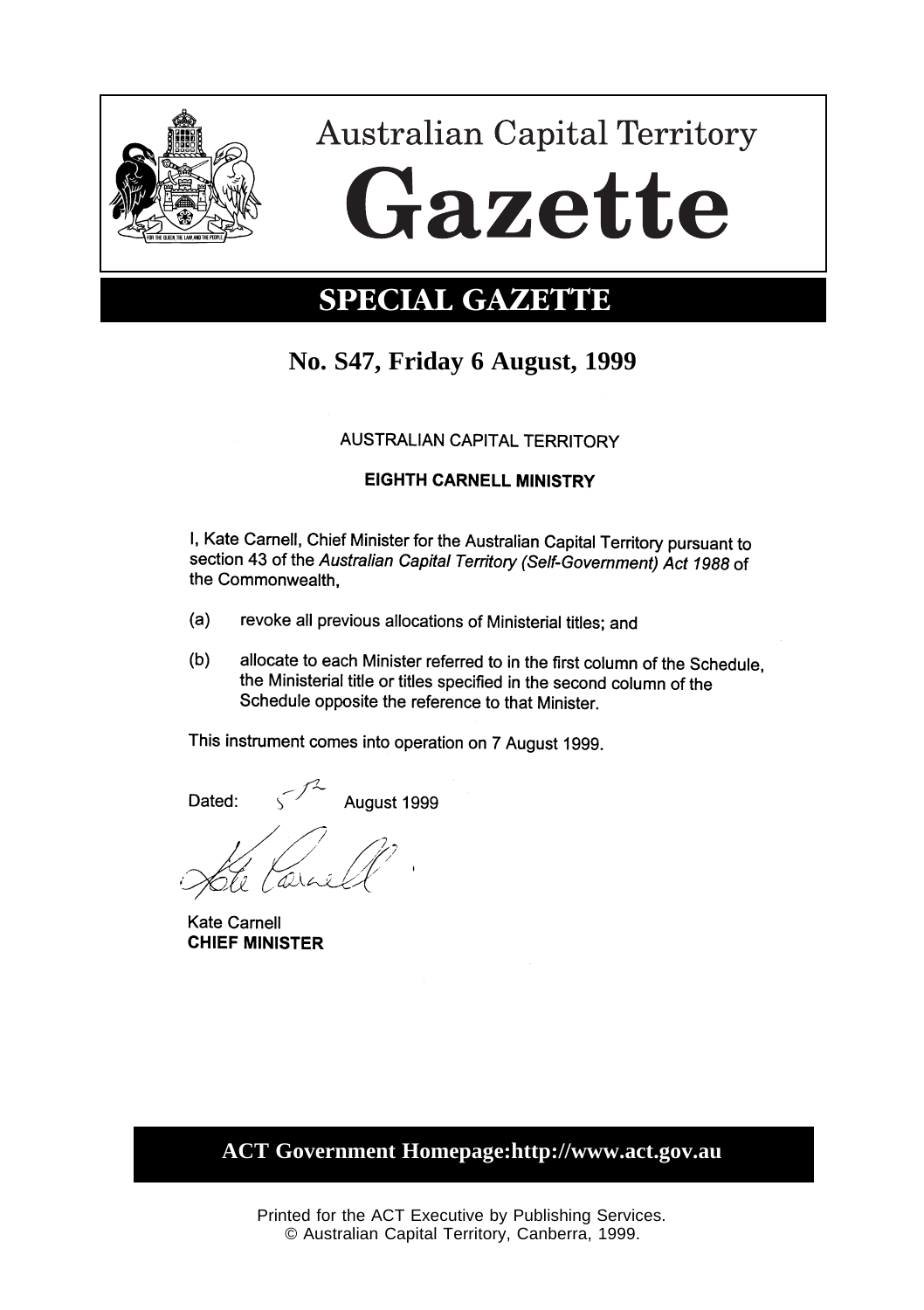| <b>First Column</b>     | Second Column                                                                                                 | <b>Third Column</b>                                                                                                                                                                                                                                                                                      |
|-------------------------|---------------------------------------------------------------------------------------------------------------|----------------------------------------------------------------------------------------------------------------------------------------------------------------------------------------------------------------------------------------------------------------------------------------------------------|
| <b>Name of Minister</b> | <b>Ministerial Title</b>                                                                                      | With Responsibility For:                                                                                                                                                                                                                                                                                 |
| Kate Carnell            | <b>Chief Minister</b>                                                                                         | <b>Strategic Policy Development</b><br>and Implementation<br>Multicultural and International<br>Affairs<br>Status of Women<br>Aboriginal and Torres Strait<br><b>Islander Issues</b><br>Public Administration<br>Business Development and<br>Tourism<br>Information Technology and<br>Multimedia<br>Arts |
| Gary Humphries          | Deputy Chief Minister<br>Treasurer<br>Attorney-General<br>Minister for Justice and<br><b>Community Safety</b> | <b>Financial Management</b><br>Asset Management<br>Racing and Gaming<br><b>Corrective Services</b><br><b>Emergency Services</b><br><b>Police Services</b><br>Fair Trading                                                                                                                                |
| Brendan Smyth           | Minister for Urban Services                                                                                   | Planning and Lease<br>Management<br>Road and Transport<br>Services<br>Housing<br>Environment<br>Heritage<br><b>Municipal Services</b>                                                                                                                                                                    |
| <b>Bill Stefaniak</b>   | Minister for Education                                                                                        | Schooling<br><b>Vocational Training</b><br>Children's, Youth, and Family<br><b>Services</b><br>Sport and Recreation                                                                                                                                                                                      |
| Michael Moore           | Minister for Health and<br><b>Community Care</b>                                                              | Mental Health Services<br><b>Disability Services</b>                                                                                                                                                                                                                                                     |

#### **SCHEDULE**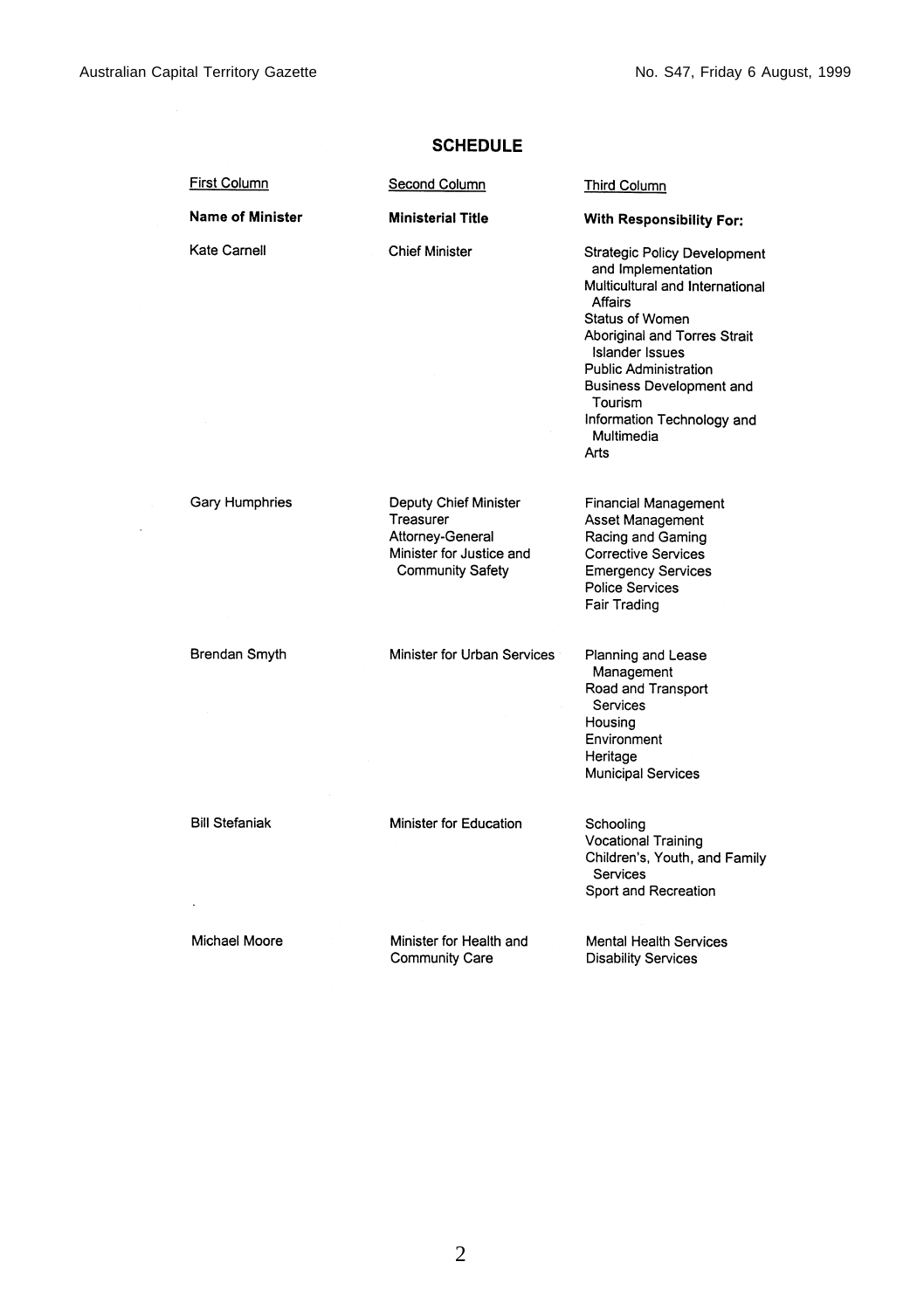#### **AUSTRALIAN CAPITAL TERRITORY**

#### **ADMINISTRATIVE ARRANGEMENTS**

I, Kate Carnell, Chief Minister for the Australian Capital Territory -

- revoke all existing Administrative Arrangements;  $(a)$
- pursuant to section 43 of the Australian Capital Territory (Self- $(b)$ Government) Act 1988 of the Commonwealth
	- allocate to a Minister referred to in the first column of the  $(i)$ Schedule, matters relating to the powers of the Executive as follows:
		- the responsibility of governing the Territory with respect to  $(A)$ the matters specified in the second column of the Schedule opposite the reference to that Minister;
		- the responsibility of executing and maintaining the  $(B)$ enactments specified in the third column of the Schedule opposite the reference to that Minister, and the subordinate laws under those enactments;
		- the responsibility of exercising the powers vested in the  $(C)$ Executive by the laws of the Commonwealth in force in the Territory listed in the third column of the Schedule opposite the reference to that Minister; and
		- $(D)$ the responsibility of exercising prerogatives of the Crown so far as they relate to the Executive's responsibility mentioned in paragraph  $(A)$ ,  $(B)$  or  $(C)$ ; and
	- authorise any Minister to act on my behalf or on behalf of any  $(ii)$ other Minister:
- pursuant to section 13 of the Public Sector Management Act 1994 of  $(c)$ the Territory
	- establish the administrative units referred to in the fourth column  $(i)$ of the Schedule;
	- place the Chief Executive referred to in the fifth column of the  $(ii)$ Schedule in control of the administrative unit or units referred to in the fourth column of the Schedule opposite that reference; and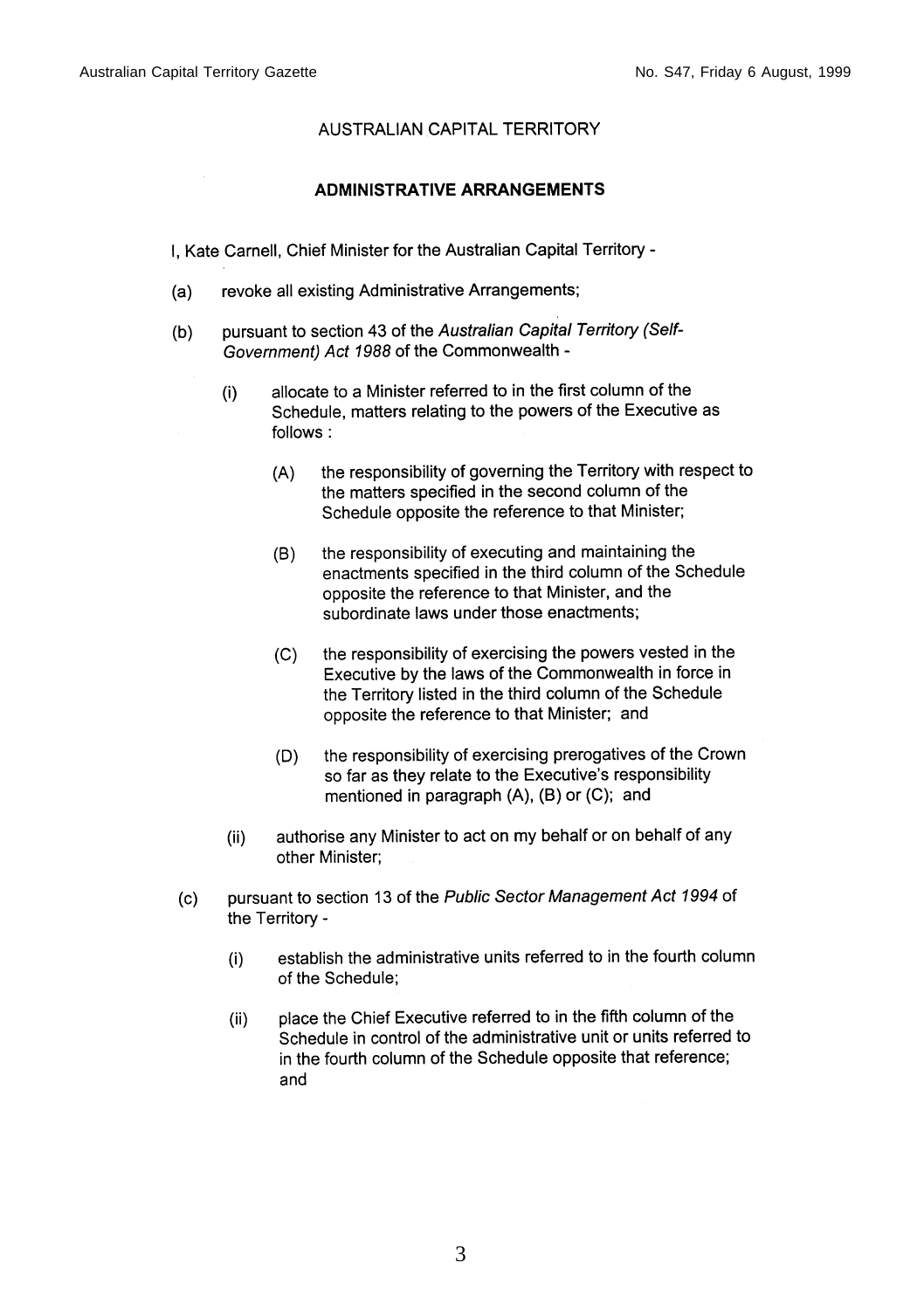$(d)$ pursuant to section 14 of the Public Sector Management Act 1994 of the Territory -

- $(i)$ allocate to the Minister referred to in the first column of the Schedule responsibility for the administrative unit or units referred to in the fourth column of the Schedule opposite that reference; and
- $(ii)$ allocate to an administrative unit referred to in the fourth column of the Schedule responsibility for -
	- $(A)$ the matters referred to in the second column of the Schedule opposite that reference; and
	- $(B)$ the enactments referred to in the third column of the Schedule opposite that reference.

 $(e)$ These Administrative Arrangements come into operation on 7 August 1999.

In the Schedule:

"(NSW)" means "of the State of New South Wales in its application in the Territory"; and

"(Cmlth)" means "of the Commonwealth".

Dated:

August 1999

Kate Carnell **CHIEF MINISTER**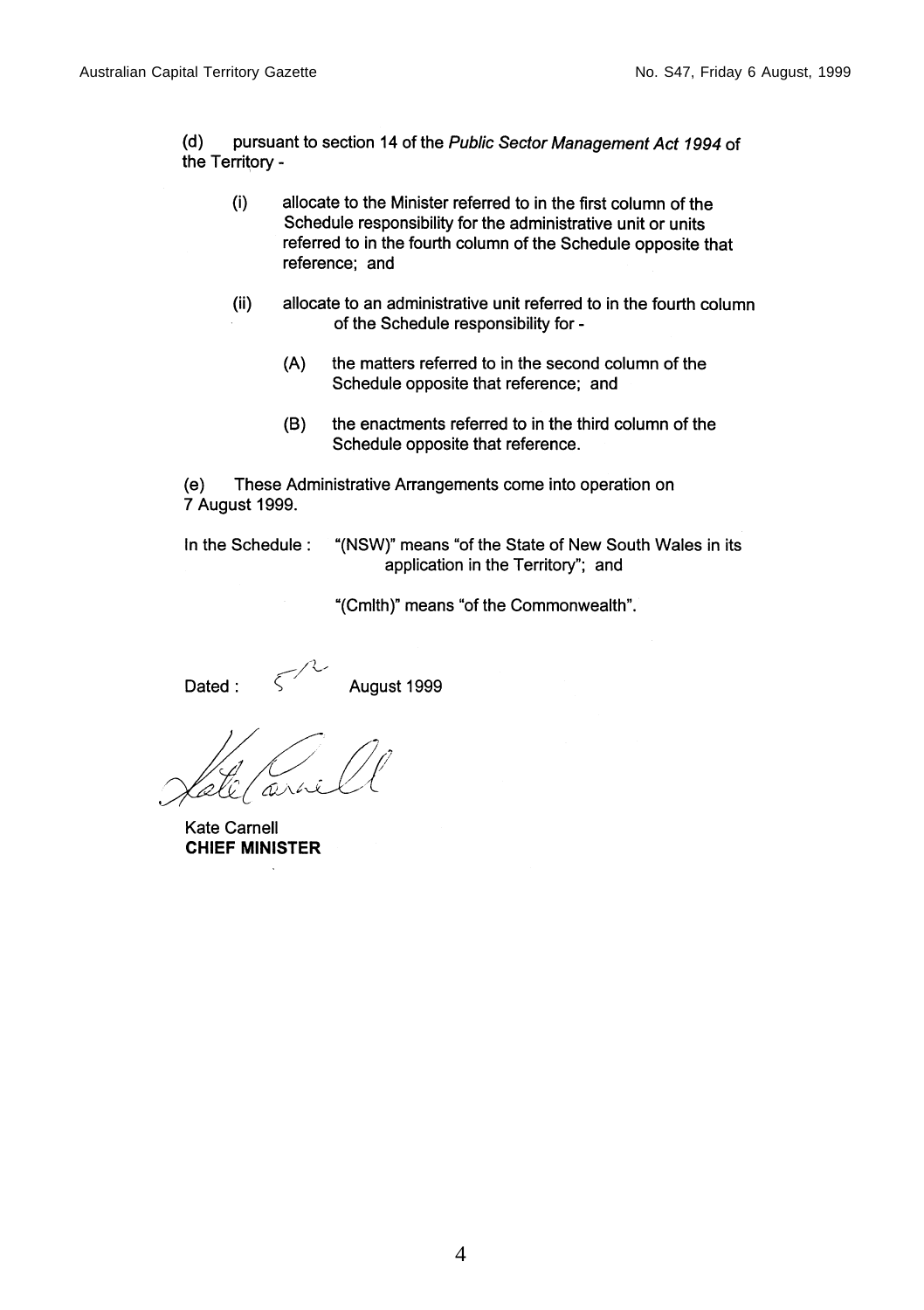| First Column<br><b>Minister</b> | Second Column<br>Subject Matter                                                                                                                                                                                                                                                                                                                                                                                                                             | Enactments/Laws<br>Third Column                                                                                                                                                                                                                                                                                                                                                                                                                                                                                                                                                                                                                                                                                                                                                                                                                                                                                                                                                      | Administrative<br>Fourth Column<br>Units        | Responsible<br>Fifth Column<br>Heads                                |
|---------------------------------|-------------------------------------------------------------------------------------------------------------------------------------------------------------------------------------------------------------------------------------------------------------------------------------------------------------------------------------------------------------------------------------------------------------------------------------------------------------|--------------------------------------------------------------------------------------------------------------------------------------------------------------------------------------------------------------------------------------------------------------------------------------------------------------------------------------------------------------------------------------------------------------------------------------------------------------------------------------------------------------------------------------------------------------------------------------------------------------------------------------------------------------------------------------------------------------------------------------------------------------------------------------------------------------------------------------------------------------------------------------------------------------------------------------------------------------------------------------|-------------------------------------------------|---------------------------------------------------------------------|
| Chief Minister                  | Communications management,<br>Government co-ordination and<br>Workplace relations policy and<br>services to Government<br>Management of Government<br>Inter-governmental relations<br>information technology and<br>Tourism policy and services<br>Public sector administration<br>Arts and cultural services<br>Employment programs<br><b>Business development</b><br>business services<br>strategic priorities<br>multimedia<br>monitoring<br><b>Audi</b> | Mutual Recognition (Australian Capital Territory) Act 1992<br>Legislative Assembly (Broadcasting of Proceedings) Act<br>Australian Capital Territory (Self-Government) Act 1988<br>Canberra Tourism and Events Corporation Act 1997<br>Companies (Commonwealth Brickworks (Canberra)<br>Annual Reports (Government Agencies) Act 1995<br>Administration (Interstate Agreements) Act 1997<br>Legislative Assembly (Members' Staff) Act 1989<br>Public Sector Management (Consequential and<br>Trans-Tasman Mutual Recognition Act 1997<br>Cultural Facilities Corporation Act 1997<br>Public Sector Management Act 1994<br>Theatres and Public Halls Act 1928<br>Public Interest Disclosure Act 1994<br>Transitional Provisions) Act 1994<br>Statutory Appointments Act 1994<br>Remuneration Tribunal Act 1995<br>City of Canberra Arms Act 1932<br>Royal Commissions Act 1991<br>Auditor-General Act 1996<br>(Cmlth) - section 31<br>Limited) Act 1979<br>Inquiries Act 1991<br>1997 | Chief Minister's<br>Department                  | Chief Executive,<br>Chief Minister's<br>Department                  |
| Treasurer                       | electricity, water and road<br>particularly relating to gas,<br>Fiscal and economic policy<br>associated market reform<br>GBE policy and monitoring<br>including COAG reforms,<br>Competition policy and<br>Taxation and revenue<br>transport<br>leliver<br>Icare<br><b>TAB</b><br>ا<br>آ<br>Cand<br>Total<br>ACTE<br>ACT                                                                                                                                   | Ambulance Service Levy Act 1990 - except sections 6,<br>Appropriation (ACT Forests Trust Account) Act 1993<br>Canberra Advance Bank Limited (Merger) Act 1992<br>Australia and New Zealand Banking Group Limited<br>Community Development Fund (Repeal) Act 1990<br>Business Franchise (Liquor) Act 1993<br>Betting (ACTTAB Limited) Act 1964<br>Casino Control Act 1988<br>Bank Mergers Act 1997<br>Bookmakers Act 1985<br>(NMRB) Act 1991<br>Appropriation Acts<br>11A and 12                                                                                                                                                                                                                                                                                                                                                                                                                                                                                                      | Department of<br>Treasury and<br>Infrastructure | Chief Executive,<br>Department of<br>Treasury and<br>Infrastructure |

5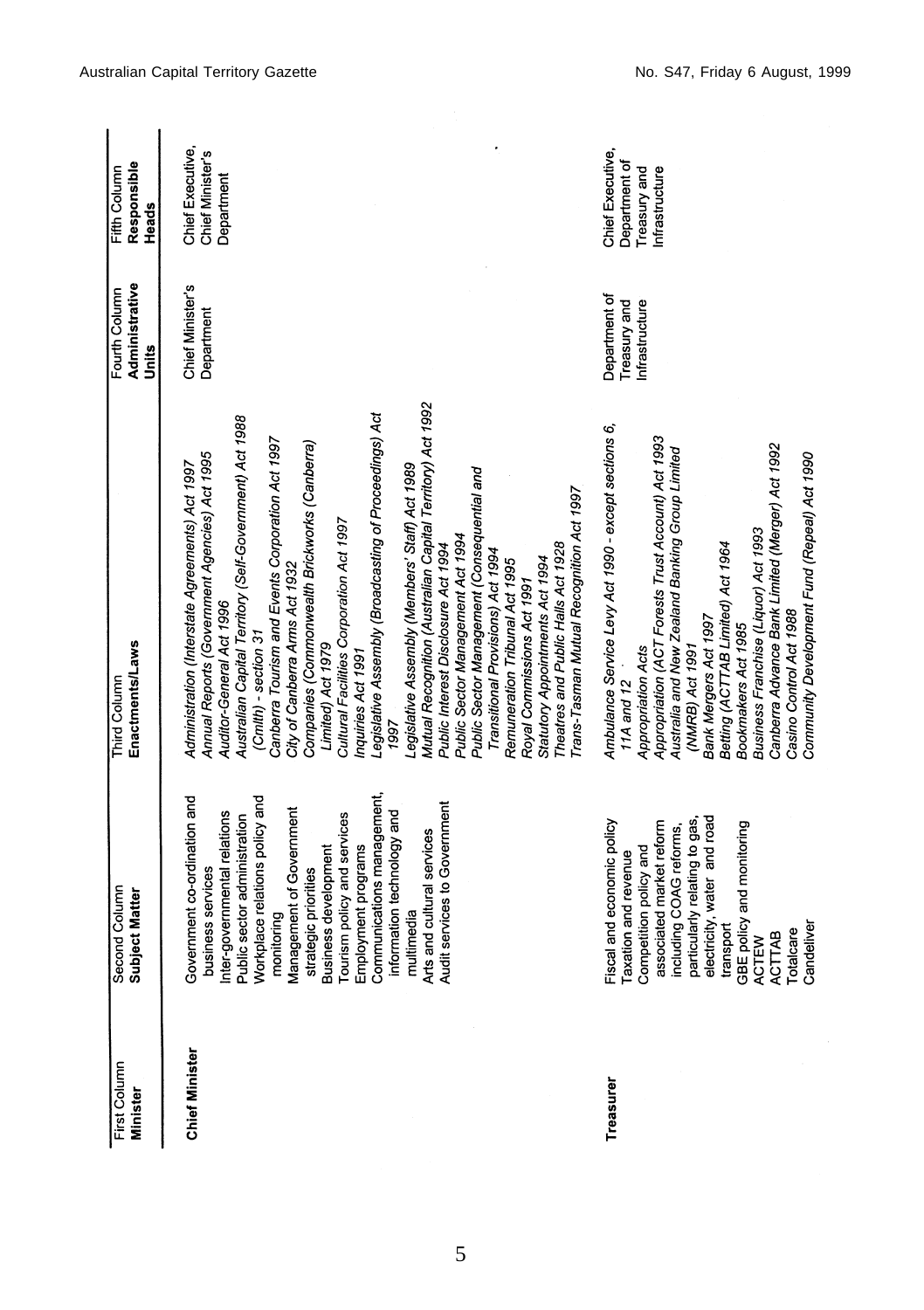| First Column | Second Column<br>Subject Matter | Third Column                                                                         | Fourth Column           | Fifth Column         |
|--------------|---------------------------------|--------------------------------------------------------------------------------------|-------------------------|----------------------|
| Minister     |                                 | Enactments/Laws                                                                      | Administrative<br>Units | Responsible<br>Heads |
|              |                                 |                                                                                      |                         |                      |
|              | ng and gaming<br>Racin          | Competition Policy Reform Act 1996                                                   |                         |                      |
|              | latory reform<br>Regul          | Co-operative Societies Act 1939                                                      |                         |                      |
|              | Government asset management     | Debits Tax Act 1997                                                                  |                         |                      |
|              | Property and land development   | Duties Act 1999                                                                      |                         |                      |
|              | and release                     | Energy and Water Act 1988 - Parts I and VII                                          |                         |                      |
|              | Home lending policy             | Financial Agreement Act 1994                                                         |                         |                      |
|              |                                 | Financial Institutions (Application of Laws) Act 1992                                |                         |                      |
|              |                                 | Financial Institutions Duty Act 1987                                                 |                         |                      |
|              |                                 | Financial Institutions Duty (Validation) Act 1994                                    |                         |                      |
|              |                                 | Financial Institutions (Removal of Discrimination) Act 1997                          |                         |                      |
|              |                                 | Financial Institutions (Supervisory Authority) Act 1992                              |                         |                      |
|              |                                 | Financial Management Act 1996                                                        |                         |                      |
|              |                                 | Financial Management and Audit (Consequential and                                    |                         |                      |
|              |                                 | Transitional Provisions) Act 1996                                                    |                         |                      |
|              |                                 | Financial Sector Reform (ACT) Act 1999                                               |                         |                      |
|              |                                 | Games Wagers and Betting-houses Act 1901 (NSW)                                       |                         |                      |
|              |                                 | Gaming and Betting Act 1906 (NSW)                                                    |                         |                      |
|              |                                 | Gaming Machine Act 1987                                                              |                         |                      |
|              |                                 | Government Contractual Debts (Interest) Act 1994                                     |                         |                      |
|              |                                 |                                                                                      |                         |                      |
|              |                                 | Gungahlin Development Authority Act 1996                                             |                         |                      |
|              |                                 | Hotel School Act 1996                                                                |                         |                      |
|              |                                 | Independent Pricing and Regulatory Commission Act 1997                               |                         |                      |
|              |                                 |                                                                                      |                         |                      |
|              |                                 | Independent Pricing and Regulatory Commission<br>(Consequential Provisions) Act 1997 |                         |                      |
|              |                                 | Insurance Levy Act 1998                                                              |                         |                      |
|              |                                 | Interactive Gambling Act 1998                                                        |                         |                      |
|              |                                 | Liquor Act 1975 - sub-sections 42E(2) and 42E(4) only                                |                         |                      |
|              |                                 | Lotteries Act 1964                                                                   |                         |                      |
|              |                                 | Milk Authority Act 1971 - except section 5 of Part I,                                |                         |                      |
|              |                                 | Part III, Part IV and section 54 of Part V                                           |                         |                      |
|              |                                 | Vational Exhibition Centre Trust Act 1976                                            |                         |                      |
|              |                                 | Payroll Tax Act 1987                                                                 |                         |                      |
|              |                                 | Pool Betting Act 1964                                                                |                         |                      |
|              |                                 | Racecourses Act 1935                                                                 |                         |                      |
|              |                                 | Racing Act 1999                                                                      |                         |                      |
|              |                                 | Rates and Land Rent (Relief) Act 1970                                                |                         |                      |
|              |                                 | Rates and Land Tax Act 1926                                                          |                         |                      |
|              |                                 | Rates and Land Tax Act 1986                                                          |                         |                      |
|              |                                 |                                                                                      |                         |                      |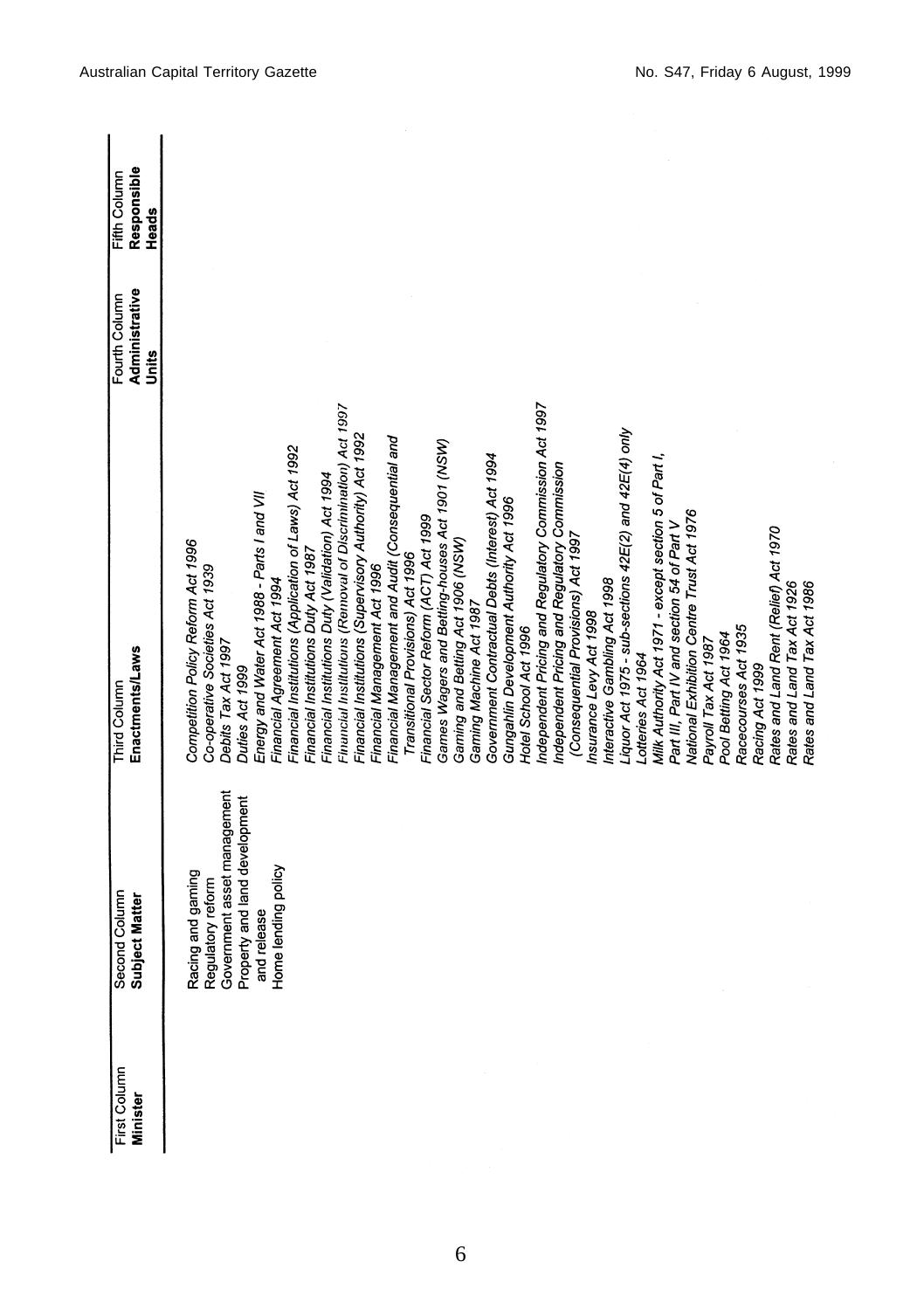| First Column<br><b>Minister</b> | Second Column<br><b>Subject Matter</b>                                                                                                        | Enactments/Laws<br>Third Column                                                                                                                                                                                                                                                                                                                                                                                                                                                                                                                                                                                                                                                                                                                                                                                                                                                                                                                                                                    | Administrative<br>Fourth Column<br>Units         | Responsible<br>Fifth Column<br>Heads                                    |
|---------------------------------|-----------------------------------------------------------------------------------------------------------------------------------------------|----------------------------------------------------------------------------------------------------------------------------------------------------------------------------------------------------------------------------------------------------------------------------------------------------------------------------------------------------------------------------------------------------------------------------------------------------------------------------------------------------------------------------------------------------------------------------------------------------------------------------------------------------------------------------------------------------------------------------------------------------------------------------------------------------------------------------------------------------------------------------------------------------------------------------------------------------------------------------------------------------|--------------------------------------------------|-------------------------------------------------------------------------|
|                                 |                                                                                                                                               | Superannuation (Legislative Assembly Members) Act 1991<br>State Bank of South Australia (Transfer of Undertaking)<br>Statutory Authorities (Audit Arrangements) Act 1990<br><b>Territory Owned Corporations Act 1990</b><br>Subsidies (Liquor and Diesel) Act 1998<br>Stamp Duties and Taxes Act 1987<br>Taxation Administration Act 1999<br>Tobacco Licensing Act 1984<br>Sewerage Rates Act 1968<br>Unlawful Games Act 1984<br>Water Rates Act 1959<br>Act 1994                                                                                                                                                                                                                                                                                                                                                                                                                                                                                                                                  |                                                  |                                                                         |
| Attorney-General                | Registrar and regulatory services<br>Administration of justice<br>Corrective services<br>Electoral services<br>Legal services<br>Legal policy | Adoption Act 1993 - sub-sections 104(2) and 109(2) only<br>Classification (Publications, Films and Computer Games)<br>Commonwealth Functions (Statutes Review) Act 1981 -<br>Australian-American Educational Foundation Act 1966<br>Children's Services Act 1986 - Part III and Part X only<br>Anglican Church of Australia Trust Property Act 1928<br>Administrative Decisions (Judicial Review) Act 1989<br>Births, Deaths and Marriages Registration Act 1997<br>Administrative Appeals Tribunal Act 1989<br>Church of England in Australia Act 1980<br>Anglican Church of Australia Act 1980<br>Administration and Probate Act 1929<br>Associations Incorporation Act 1991<br>Birth (Equality of Status) Act 1988<br>Commercial Arbitration Act 1986<br>Civil Liability (Animals) Act 1984<br>Artificial Conception Act 1985<br>Business Names Act 1963<br>(Enforcement) Act 1995<br>Age of Majority Act 1974<br>Administration Act 1989<br>Acts Citation Act 1976<br>Bail Act 1992<br>Part II | Community Safety<br>Department of<br>Justice and | Chief Executive,<br>Department of<br>Justice and<br>Community<br>Safety |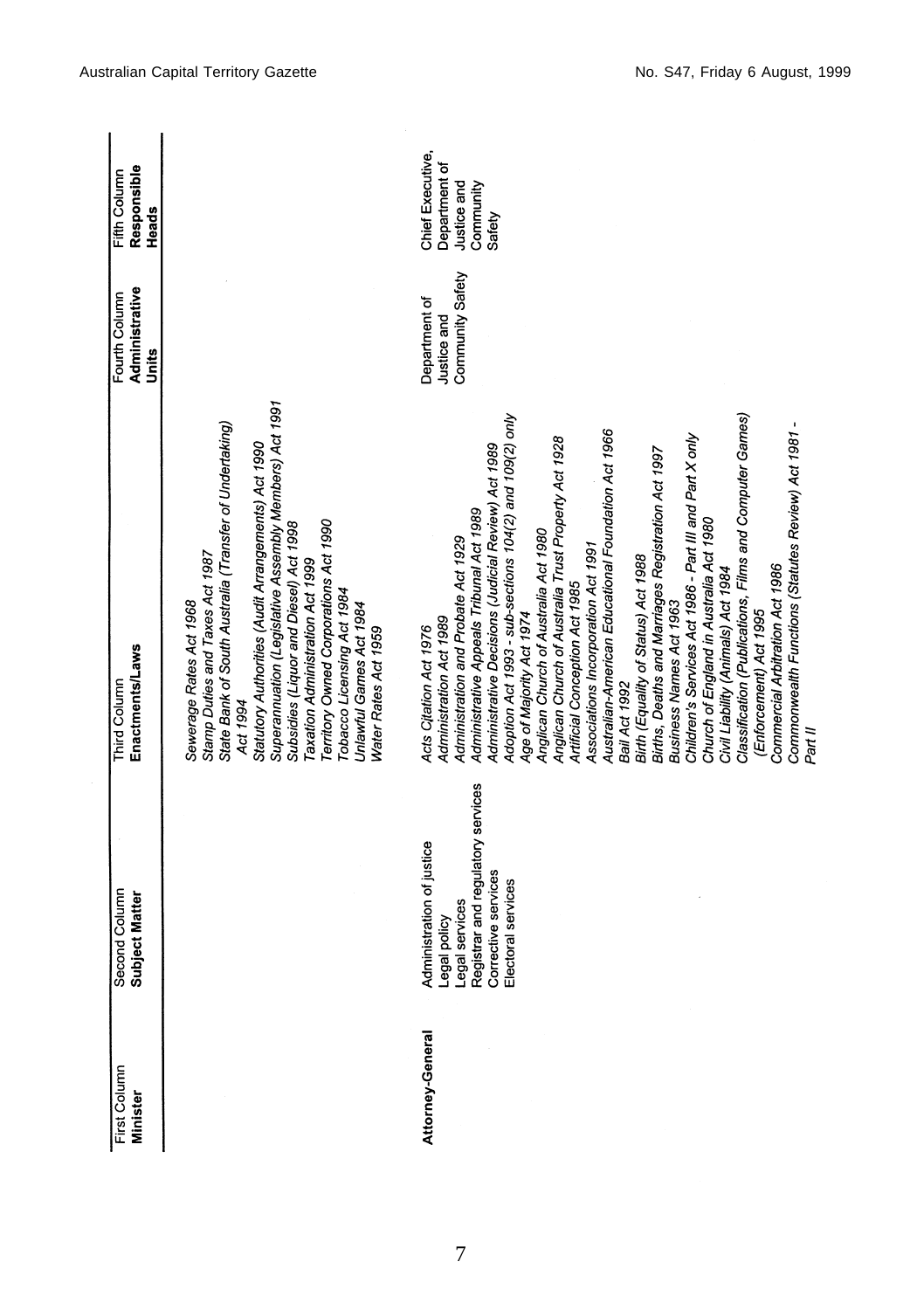| First Column<br>Minister | Second Column<br>Subject Matter | Enactments/Laws<br>Third Column                               | Administrative<br>Fourth Column | Responsible<br>Fifth Column |
|--------------------------|---------------------------------|---------------------------------------------------------------|---------------------------------|-----------------------------|
|                          |                                 |                                                               | Units                           | Heads                       |
|                          |                                 | Community Advocate Act 1991                                   |                                 |                             |
|                          |                                 | Compensation (Fatal Injuries) Act 1968                        |                                 |                             |
|                          |                                 | Conveyancing Act 1951                                         |                                 |                             |
|                          |                                 | Coroners Act 1997                                             |                                 |                             |
|                          |                                 | Courts (Hire-purchase Agreements) Act 1963                    |                                 |                             |
|                          |                                 | Crime Prevention Powers Act 1998                              |                                 |                             |
|                          |                                 | Crimes Act 1900                                               |                                 |                             |
|                          |                                 | Crimes (Offences against the Government) Act 1989             |                                 |                             |
|                          |                                 | Criminal Injuries Compensation Act 1983                       |                                 |                             |
|                          |                                 | Crown Proceedings Act 1992                                    |                                 |                             |
|                          |                                 | Custodial Escorts Act 1998                                    |                                 |                             |
|                          |                                 | Director of Public Prosecutions Act 1990                      |                                 |                             |
|                          |                                 | Discrimination Act 1991                                       |                                 |                             |
|                          |                                 | Domestic Relationships Act 1994                               |                                 |                             |
|                          |                                 | Domestic Violence Act 1986                                    |                                 |                             |
|                          |                                 | Drugs of Dependence Act 1989 - sections 123 and 140           |                                 |                             |
|                          |                                 | δÑ                                                            |                                 |                             |
|                          |                                 | Earnings (Assignment and Attachment) Act 1966                 |                                 |                             |
|                          |                                 | Electoral Act 1992                                            |                                 |                             |
|                          |                                 | Enforcement of Public Interests Act 1973<br>Evidence Act 1971 |                                 |                             |
|                          |                                 |                                                               |                                 |                             |
|                          |                                 | Evidence (Closed-Circuit Television) Act 1991                 |                                 |                             |
|                          |                                 | Family Provision Act 1969                                     |                                 |                             |
|                          |                                 | Firearms Act 1996                                             |                                 |                             |
|                          |                                 | Forfeiture Act 1991                                           |                                 |                             |
|                          |                                 | Freedom of Information Act 1989                               |                                 |                             |
|                          |                                 | Government Solicitor Act 1989                                 |                                 |                             |
|                          |                                 | Guardianship and Management of Property Act 1991              |                                 |                             |
|                          |                                 | Imperial Acts Application Act 1986 and Imperial Acts in       |                                 |                             |
|                          |                                 | their application in the Territory                            |                                 |                             |
|                          |                                 | Imperial Acts (Substituted Provisions) Act 1986               |                                 |                             |
|                          |                                 | Institute for the Study of Man and Society Incorporation      |                                 |                             |
|                          |                                 | Act 1968                                                      |                                 |                             |
|                          |                                 | Instruments Act 1933                                          |                                 |                             |
|                          |                                 | Interpretation Act 1967                                       |                                 |                             |
|                          |                                 | Judgment Creditors Remedies Act 1933                          |                                 |                             |
|                          |                                 | Judicial Commissions Act 1994                                 |                                 |                             |
|                          |                                 | Judiciary (Stay of Proceedings) Act 1933                      |                                 |                             |
|                          |                                 |                                                               |                                 |                             |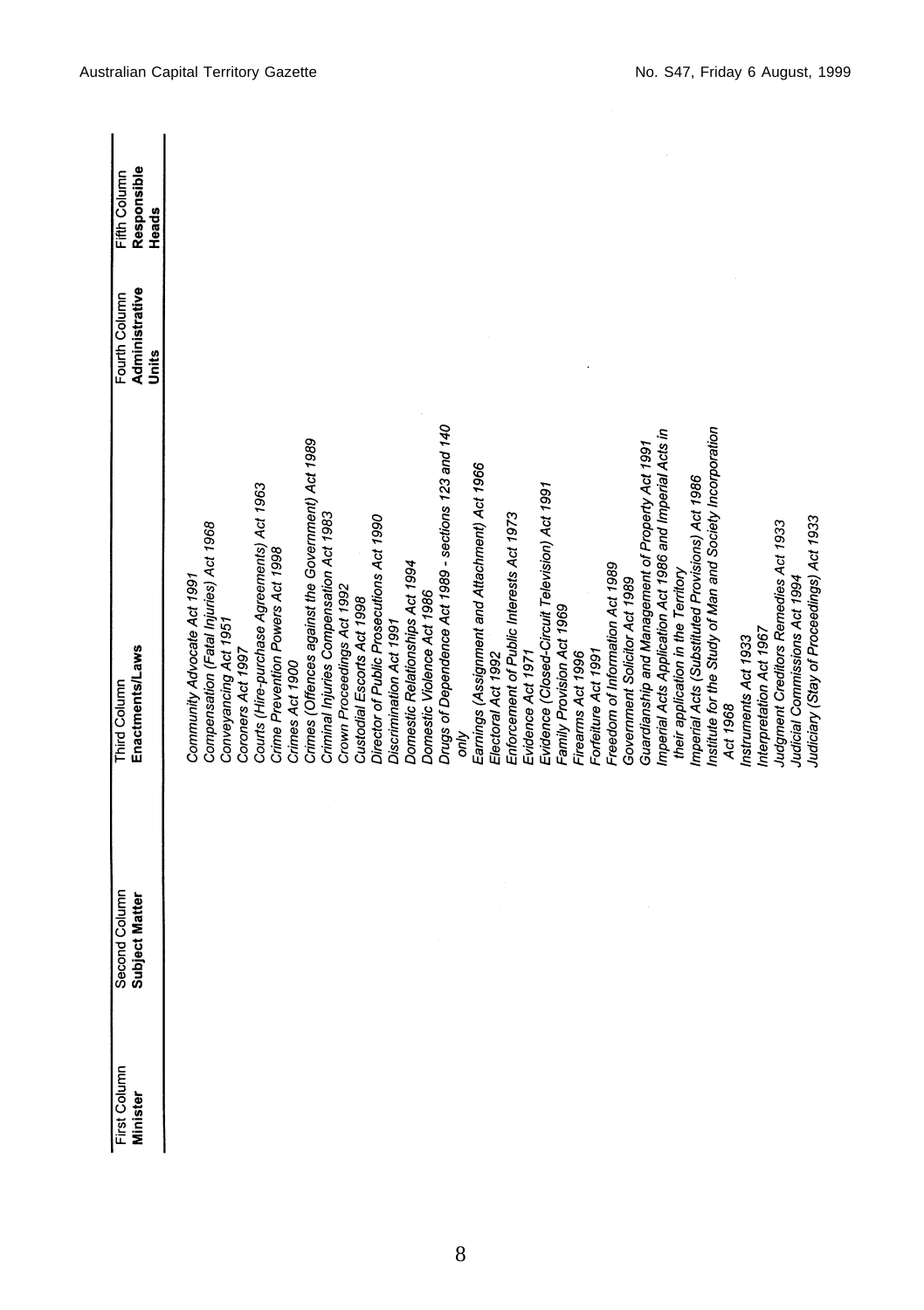| First Column<br><b>Minister</b> | Second Column<br>Subject Matter | Enactments/Laws<br>Third Column                            | Administrative<br>Fourth Column<br>Units | Responsible<br>Fifth Column<br>Heads |
|---------------------------------|---------------------------------|------------------------------------------------------------|------------------------------------------|--------------------------------------|
|                                 |                                 | Juries Act 1967                                            |                                          |                                      |
|                                 |                                 | Jurisdiction of Courts (Cross-vesting) Act 1993            |                                          |                                      |
|                                 |                                 | Justices of the Peace Act 1989                             |                                          |                                      |
|                                 |                                 | Land (Planning and Environment) Act 1991 - Division 4A     |                                          |                                      |
|                                 |                                 | of Part VI only                                            |                                          |                                      |
|                                 |                                 | Land Titles Act 1925                                       |                                          |                                      |
|                                 |                                 | Land Titles (Unit Titles) Act 1970<br>aw Officer Act 1992  |                                          |                                      |
|                                 |                                 | aw of Property (Miscellaneous Provisions) Act 1958         |                                          |                                      |
|                                 |                                 | aw Reform (Abolitions and Repeals) Act 1996                |                                          |                                      |
|                                 |                                 | aw Reform (Repeal of Laws) Act 1997                        |                                          |                                      |
|                                 |                                 | Legal Aid Act 1977                                         |                                          |                                      |
|                                 |                                 | Legal Practitioners Act 1970                               |                                          |                                      |
|                                 |                                 | Legislation (Republication) Act 1996                       |                                          |                                      |
|                                 |                                 | Limitation Act 1985                                        |                                          |                                      |
|                                 |                                 | Liquor Act 1975 - except sub-sections 42E(2) and 42E(4)    |                                          |                                      |
|                                 |                                 | Listening Devices Act 1992                                 |                                          |                                      |
|                                 |                                 | Magistrates Court Act 1930                                 |                                          |                                      |
|                                 |                                 | Magistrates Court (Civil Jurisdiction) Act 1982            |                                          |                                      |
|                                 |                                 | Magistrates Court (Enforcement of Judgements) Act 1994     |                                          |                                      |
|                                 |                                 | Maintenance Act 1968                                       |                                          |                                      |
|                                 |                                 | Married Persons' Property Act 1986                         |                                          |                                      |
|                                 |                                 | Married Persons' (Torts) Act 1968                          |                                          |                                      |
|                                 |                                 | Mediation Act 1997                                         |                                          |                                      |
|                                 |                                 | Medical Treatment Act 1994                                 |                                          |                                      |
|                                 |                                 | Mental Health (Treatment and Care) Act 1994 - all of       |                                          |                                      |
|                                 |                                 | Part III, Part VIII, and Part IX and sections 141, 142 and |                                          |                                      |
|                                 |                                 | 143 of Part XIII                                           |                                          |                                      |
|                                 |                                 | Mercantile Law Act 1962                                    |                                          |                                      |
|                                 |                                 | National Crime Authority (Territory Provisions) Act 1991   |                                          |                                      |
|                                 |                                 | Native Title Act 1994                                      |                                          |                                      |
|                                 |                                 | New South Wales Acts Act 1986 and any New South            |                                          |                                      |
|                                 |                                 | Wales Act in its application in the Territory the text of  |                                          |                                      |
|                                 |                                 | which appears in Schedule 2 to that Act other than an      |                                          |                                      |
|                                 |                                 | Act administered by another Minister                       |                                          |                                      |
|                                 |                                 |                                                            |                                          |                                      |
|                                 |                                 |                                                            |                                          |                                      |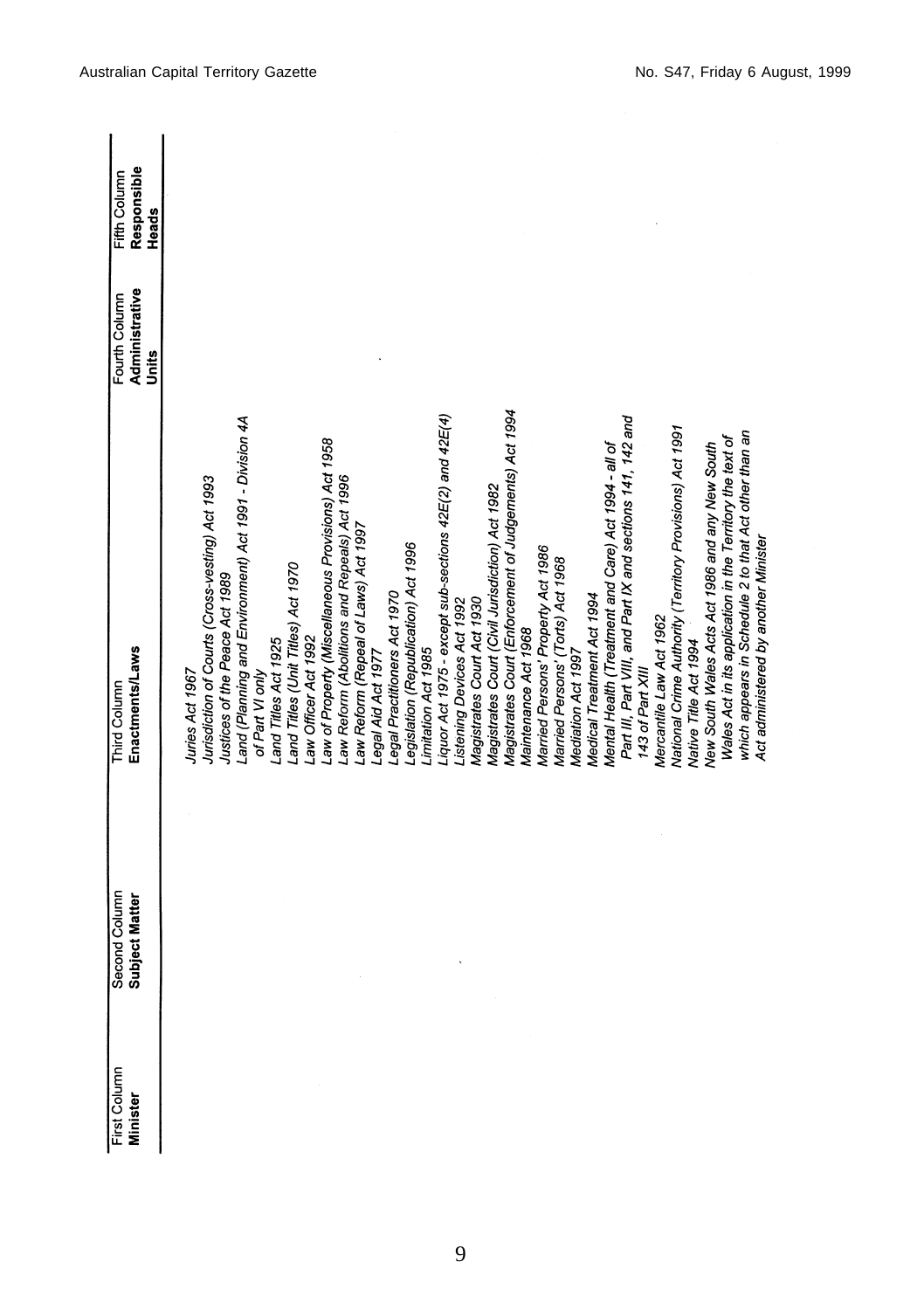| First Column<br><b>Minister</b> | Second Column<br>Subject Matter | Enactments/Laws<br>Third Column                              | Administrative<br>Fourth Column | Responsible<br>Fifth Column |
|---------------------------------|---------------------------------|--------------------------------------------------------------|---------------------------------|-----------------------------|
|                                 |                                 |                                                              | Units                           | <b>Heads</b>                |
|                                 |                                 | New South Wales Acts Application Act 1984 and any New        |                                 |                             |
|                                 |                                 | South Wales Act in its application in the Territory the text |                                 |                             |
|                                 |                                 | of which appears in Schedule 2 to that Act other than an     |                                 |                             |
|                                 |                                 | Act administered by another Minister                         |                                 |                             |
|                                 |                                 | Notaries Public Act 1984                                     |                                 |                             |
|                                 |                                 | Oaths and Affirmations Act 1984                              |                                 |                             |
|                                 |                                 | Ombudsman Act 1989                                           |                                 |                             |
|                                 |                                 | Parole Act 1976                                              |                                 |                             |
|                                 |                                 | Parole Orders (Transfer) Act 1983                            |                                 |                             |
|                                 |                                 | Partnership Act 1963                                         |                                 |                             |
|                                 |                                 | Periodic Detention Act 1995                                  |                                 |                             |
|                                 |                                 | Perpetuities and Accumulations Act 1985                      |                                 |                             |
|                                 |                                 | Powers of Attorney Act 1956                                  |                                 |                             |
|                                 |                                 | Presbyterian Church (Proposals for Union with other          |                                 |                             |
|                                 |                                 | Churches) Act 1972                                           |                                 |                             |
|                                 |                                 | Presbyterian Church Trust Property Act 1971                  |                                 |                             |
|                                 |                                 | Prisoners (International Transfer) Act 1999                  |                                 |                             |
|                                 |                                 | Prisoners (Interstate Transfer) Act 1993                     |                                 |                             |
|                                 |                                 | Prisoners' Interstate Leave Act 1997                         |                                 |                             |
|                                 |                                 | Proceeds of Crime Act 1991                                   |                                 |                             |
|                                 |                                 |                                                              |                                 |                             |
|                                 |                                 | Prohibited Weapons Act 1996                                  |                                 |                             |
|                                 |                                 | Proportional Representation (Hare-Clarke) Entrenchment       |                                 |                             |
|                                 |                                 | Act 1994                                                     |                                 |                             |
|                                 |                                 | Prostitution Act 1992                                        |                                 |                             |
|                                 |                                 | Protection Orders (Reciprocal Arrangements) Act 1992         |                                 |                             |
|                                 |                                 | Public Trustee Act 1985                                      |                                 |                             |
|                                 |                                 | Referendum (Machinery Provisions) Act 1994                   |                                 |                             |
|                                 |                                 | Registrar-General Act 1993                                   |                                 |                             |
|                                 |                                 | Registration of Deeds Act 1957                               |                                 |                             |
|                                 |                                 | Remand Centres Act 1976                                      |                                 |                             |
|                                 |                                 | Removal of Prisoners Act 1968                                |                                 |                             |
|                                 |                                 | Roman Catholic Church Property Trust Act 1937                |                                 |                             |
|                                 |                                 | Salvation Army Property Trust Act 1934                       |                                 |                             |
|                                 |                                 | Self-Government (Citation of Laws) Act 1989                  |                                 |                             |
|                                 |                                 | Statute Law Revision Act 1995                                |                                 |                             |
|                                 |                                 | Subordinate Laws Act 1989                                    |                                 |                             |
|                                 |                                 | Substitute Parent Agreements Act 1994                        |                                 |                             |
|                                 |                                 |                                                              |                                 |                             |

 $\sim$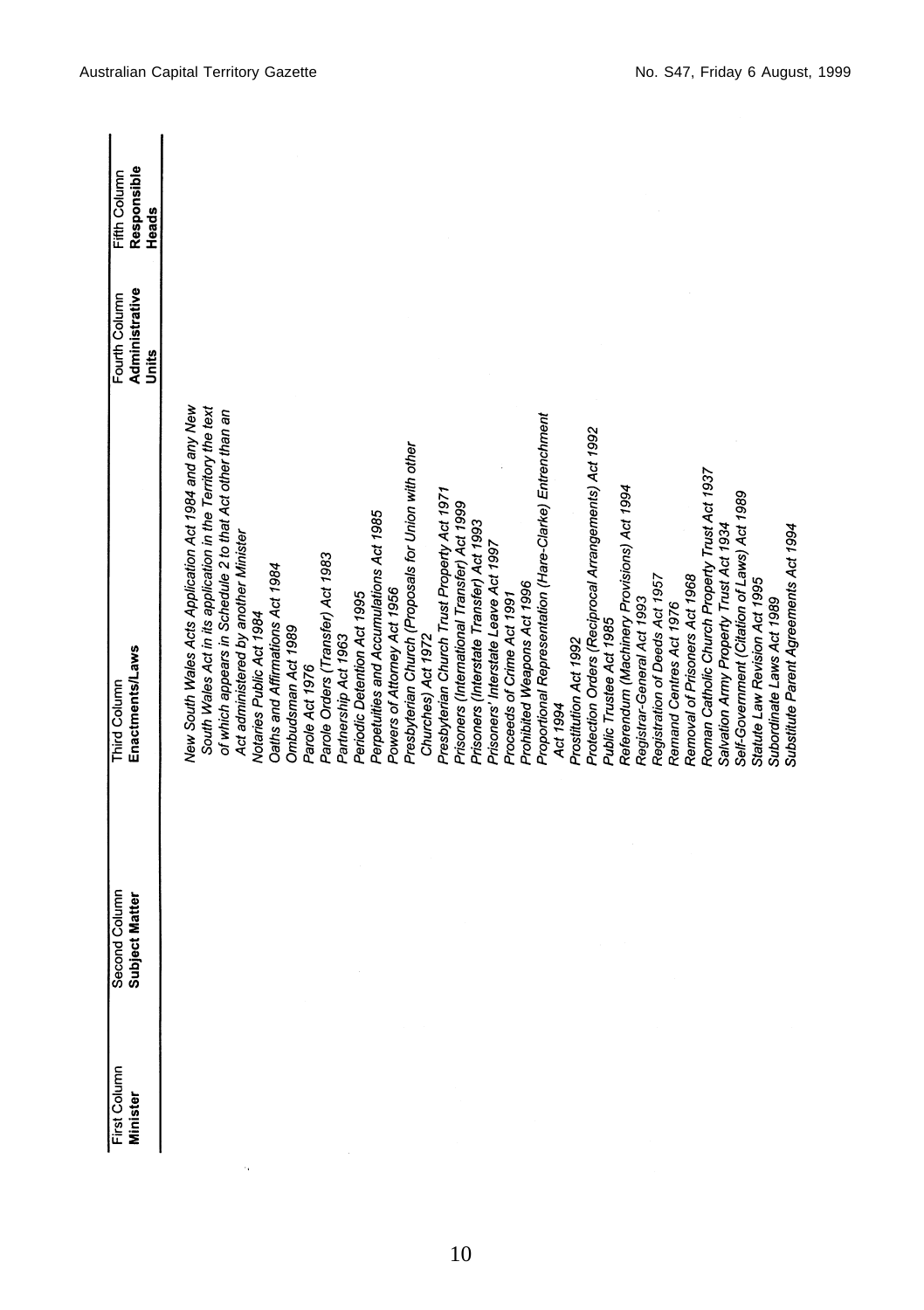| First Column<br><b>Minister</b>                 | Second Column<br>Subject Matter                                            | Enactments/Laws<br>Third Column                                                                                                                                                                                                                                                                                                                                                                                                                                                                                                                                                                                                                                                                                                                                                                                               | Administrative<br>Fourth Column<br>Units         | Responsible<br>Fifth Column<br>Heads                                    |
|-------------------------------------------------|----------------------------------------------------------------------------|-------------------------------------------------------------------------------------------------------------------------------------------------------------------------------------------------------------------------------------------------------------------------------------------------------------------------------------------------------------------------------------------------------------------------------------------------------------------------------------------------------------------------------------------------------------------------------------------------------------------------------------------------------------------------------------------------------------------------------------------------------------------------------------------------------------------------------|--------------------------------------------------|-------------------------------------------------------------------------|
|                                                 |                                                                            | Supervision of Offenders (Community Service Orders) Act<br>Testamentary Guardianship Act 1984<br>Uniting Church in Australia Act 1977<br>Trustee Companies Act 1947<br>Unclaimed Moneys Act 1950<br>Uncollected Goods Act 1996<br>Witness Protection Act 1996<br>Victims of Crime Act 1994<br>Supreme Court Act 1933<br>Trustee Act 1957<br>Wills Act 1968<br>1985                                                                                                                                                                                                                                                                                                                                                                                                                                                            |                                                  |                                                                         |
| Minister for Justice<br>and Community<br>Safety | Consumer affairs and fair trading<br>Emergency services<br>Police services | Ambulance Service Levy Act 1990 - sections 6, 11A and<br>Law Reform (Manufacturers Warranties) Act 1977<br>Sale of Goods (Vienna Convention) Act 1987<br>Consumer Credit (Administration) Act 1996<br>Registration of Interests in Goods Act 1990<br>aw Reform (Misrepresentation) Act 1977<br>Fire Brigade (Administration) Act 1974<br>Lay-by Sales Agreements Act 1963<br>Fair Trading (Fuel Prices) Act 1993<br>Printing and Newspapers Act 1961<br>Residential Tenancies Act 1997<br>Sale of Motor Vehicles Act 1977<br>Door-to-Door Trading Act 1991<br>Consumer Affairs Act 1973<br>Consumer Credit Act 1995<br>Fertilizers Act 1904 (NSW)<br>Sale of Goods Act 1954<br>Fair Trading Act 1992<br>Fire Brigade Act 1957<br>Auctioneers Act 1959<br>Bushfire Act 1936<br>Agents Act 1968<br>Credit Act 1985<br>$12$ only | Community Safety<br>Department of<br>Justice and | Chief Executive,<br>Department of<br>Justice and<br>Community<br>Safety |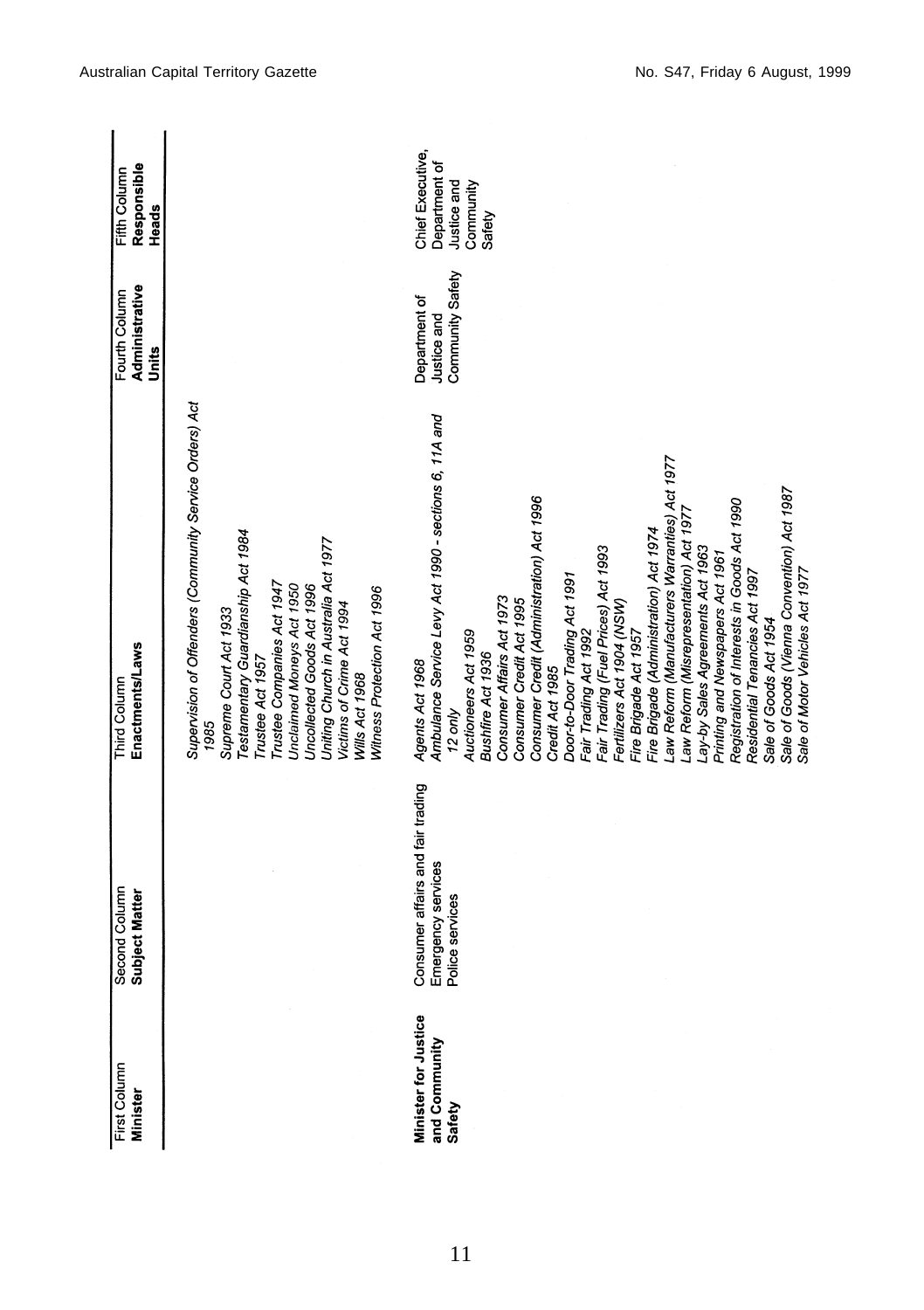| First Column<br><b>Minister</b>                  | Second Column<br>Subject Matter                                | Enactments/Laws<br>Third Column                                                                                | Administrative<br>Fourth Column | Responsible<br>Fifth Column |
|--------------------------------------------------|----------------------------------------------------------------|----------------------------------------------------------------------------------------------------------------|---------------------------------|-----------------------------|
|                                                  |                                                                |                                                                                                                | Units                           | Heads                       |
|                                                  |                                                                | Trade Measurement (Administration) Act 1991<br>Trade Measurement Act 1991<br>Tenancy Tribunal Act 1994         |                                 |                             |
|                                                  |                                                                | Trading Stamps Act 1972                                                                                        |                                 |                             |
| and Community Care<br><b>Minister for Health</b> | Health and community care policy                               | Blood Donation (Transmittable Diseases) Act 1985                                                               | Department of                   | Chief Executive,            |
|                                                  | and community health services<br>Planning and purchasing acute | Cemeteries Act 1933 - sub-section 16(b)<br>Chiropractors and Osteopaths Act 1983                               | Community Care<br>Health and    | Department of<br>Health and |
|                                                  | and population health services<br>Hospital services            | Dental Technicians and Dental Prosthetists Registration<br>Community and Health Services Complaints Act 1993   |                                 | Community Care              |
|                                                  | Community health services                                      | Act 1988                                                                                                       |                                 |                             |
|                                                  |                                                                | Dentists Act 1931                                                                                              |                                 |                             |
|                                                  |                                                                | Drugs of Dependence Act 1989 - except sections 123 and<br>Disability Services Act 1991                         |                                 |                             |
|                                                  |                                                                | 140                                                                                                            |                                 |                             |
|                                                  |                                                                | Fees and Charges (Validation) Act 1997 - except sections<br>Epidemiological Studies (Confidentiality) Act 1992 |                                 |                             |
|                                                  |                                                                | $6, 7, 8$ and $9$                                                                                              |                                 |                             |
|                                                  |                                                                | Food Act 1992                                                                                                  |                                 |                             |
|                                                  |                                                                | Hawkers Act 1936 - section 8A only                                                                             |                                 |                             |
|                                                  |                                                                | Health Act 1993                                                                                                |                                 |                             |
|                                                  |                                                                | Health and Community Care Services Act 1996                                                                    |                                 |                             |
|                                                  |                                                                | Health and Community Care Services (Consequential                                                              |                                 |                             |
|                                                  |                                                                | Provisions) Act 1996                                                                                           |                                 |                             |
|                                                  |                                                                | Health Professions Boards (Elections) Act 1980                                                                 |                                 |                             |
|                                                  |                                                                | Health Professions Boards (Procedures) Act 1981<br>Health Promotion Act 1995                                   |                                 |                             |
|                                                  |                                                                | Health Records (Privacy and Access) Act 1997                                                                   |                                 |                             |
|                                                  |                                                                | Health Regulation (Maternal Health Information) Act 1998                                                       |                                 |                             |
|                                                  |                                                                | Inebriates Act 1900 (NSW)                                                                                      |                                 |                             |
|                                                  |                                                                | Inebriates Act 1938                                                                                            |                                 |                             |
|                                                  |                                                                | Insane Persons and Inebriates (Committal and Detention)                                                        |                                 |                             |
|                                                  |                                                                | Act 1936                                                                                                       |                                 |                             |
|                                                  |                                                                | Intoxicated Persons (Care and Protection) Act 1994                                                             |                                 |                             |
|                                                  |                                                                | Meat Act 1931                                                                                                  |                                 |                             |
|                                                  |                                                                | Medical Practitioners Act 1930                                                                                 |                                 |                             |
|                                                  |                                                                | Medical Services (Fees) Act 1984                                                                               |                                 |                             |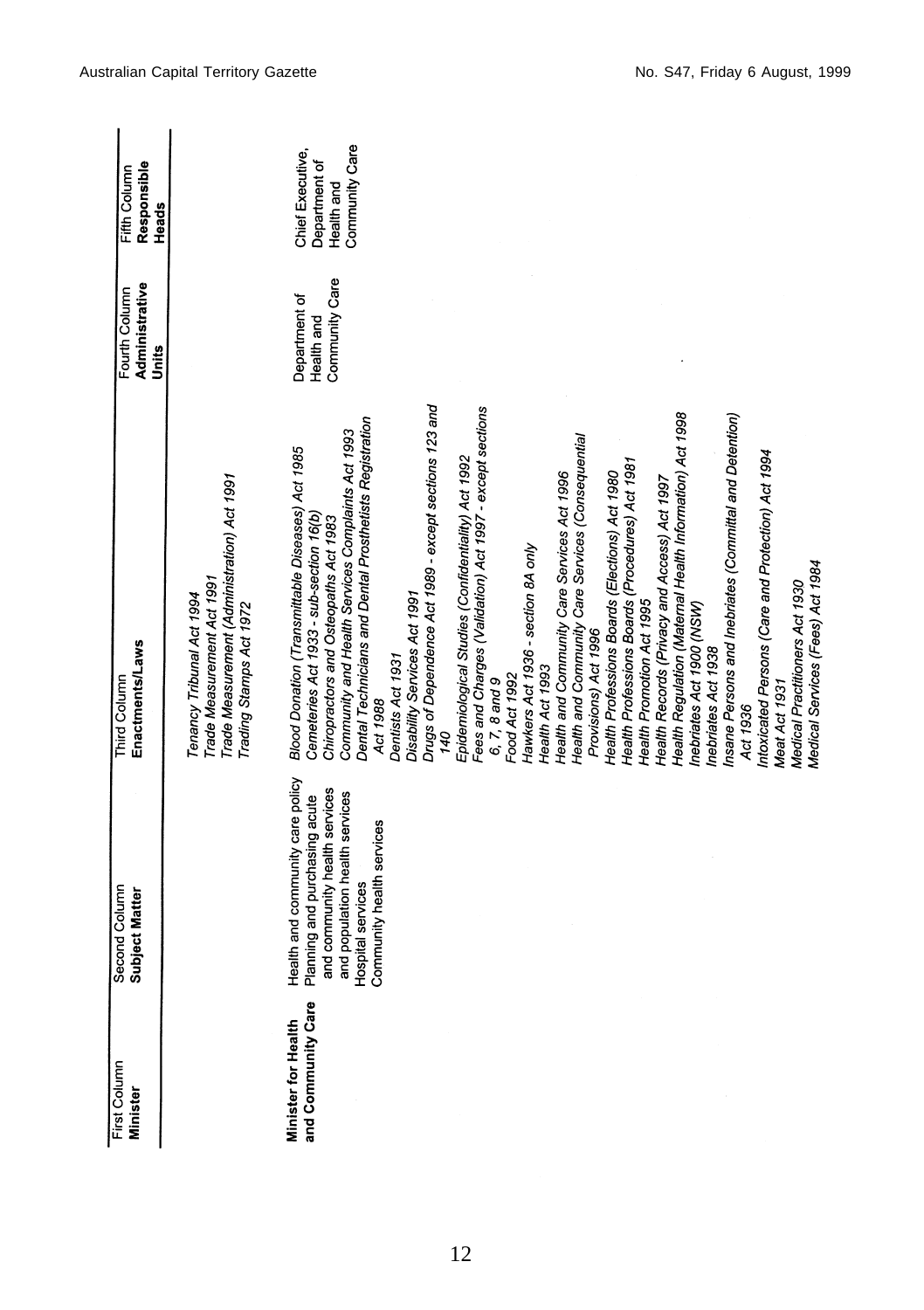| First Column<br><b>Minister</b> | Second Column<br>Subject Matter                                                                                                                                                                                                                                                                                                                       | <b>Enactments/Laws</b><br>Third Column                                                                                                                                                                                                                                                                                                                                                                                                                                                                                                                                                                                                                                                                                                                                                                                              | Administrative<br>Fourth Column<br>Units | Responsible<br>Fifth Column<br>Heads                       |
|---------------------------------|-------------------------------------------------------------------------------------------------------------------------------------------------------------------------------------------------------------------------------------------------------------------------------------------------------------------------------------------------------|-------------------------------------------------------------------------------------------------------------------------------------------------------------------------------------------------------------------------------------------------------------------------------------------------------------------------------------------------------------------------------------------------------------------------------------------------------------------------------------------------------------------------------------------------------------------------------------------------------------------------------------------------------------------------------------------------------------------------------------------------------------------------------------------------------------------------------------|------------------------------------------|------------------------------------------------------------|
|                                 |                                                                                                                                                                                                                                                                                                                                                       | Mental Health (Treatment and Care) Act 1994 - except all<br>of Part III, Part VIII, Part IX and sections 141, 142 and<br>Smoke-free Areas (Enclosed Public Places) Act 1994<br>Public Health (Miscellaneous Provisions) Act 1997<br>Tobacco Products (Health Warnings) Act 1986<br>Public Health (Prohibited Drugs) Act 1957<br>Sexually Transmitted Diseases Act 1956<br>Transplantation and Anatomy Act 1978<br>Skin Penetration Procedures Act 1994<br>Veterinary Surgeons Act 1965<br>Poisons and Drugs Act 1978<br>Physiotherapists Act 1977<br>Mental Health Act 1962<br>Psychologists Act 1994<br>Optometrists Act 1956<br>Public Health Act 1997<br>Tuberculosis Act 1950<br>Podiatrists Act 1994<br>Pharmacy Act 1931<br>Radiation Act 1983<br>Tobacco Act 1927<br>Poisons Act 1933<br>Nurses Act 1988<br>143 of Part XIII |                                          |                                                            |
| Minister for Urban<br>Services  | Government purchasing services<br>Electricity industry and regulation<br>Environment management and<br>Road and transport services<br>ing assistance services<br>Construction industry policy<br>Private sector employment<br>Public utilities purchasing<br>and forest services<br>Municipal services<br>inspectorate<br>services<br>Parks<br>Housir | Management) Act 1988 (Cmlth) - sections 16, 19, 25, 29<br>Cemeteries Act 1933 - except sub-section 16(b)<br>Australian Capital Territory (Planning and Land<br>Animal Nuisance Control Act 1975<br>Building and Services Act 1924<br>Animal Diseases Act 1993<br>Animal Welfare Act 1992<br>Clinical Waste Act 1990<br>Annual Leave Act 1973<br>Architects Act 1959<br>Building Act 1972<br>and Part X                                                                                                                                                                                                                                                                                                                                                                                                                              | <b>Urban Services</b><br>Department of   | Chief Executive,<br><b>Urban Services</b><br>Department of |

Australian Capital Territory Gazette **No. 347, Friday 6 August, 1999** 

13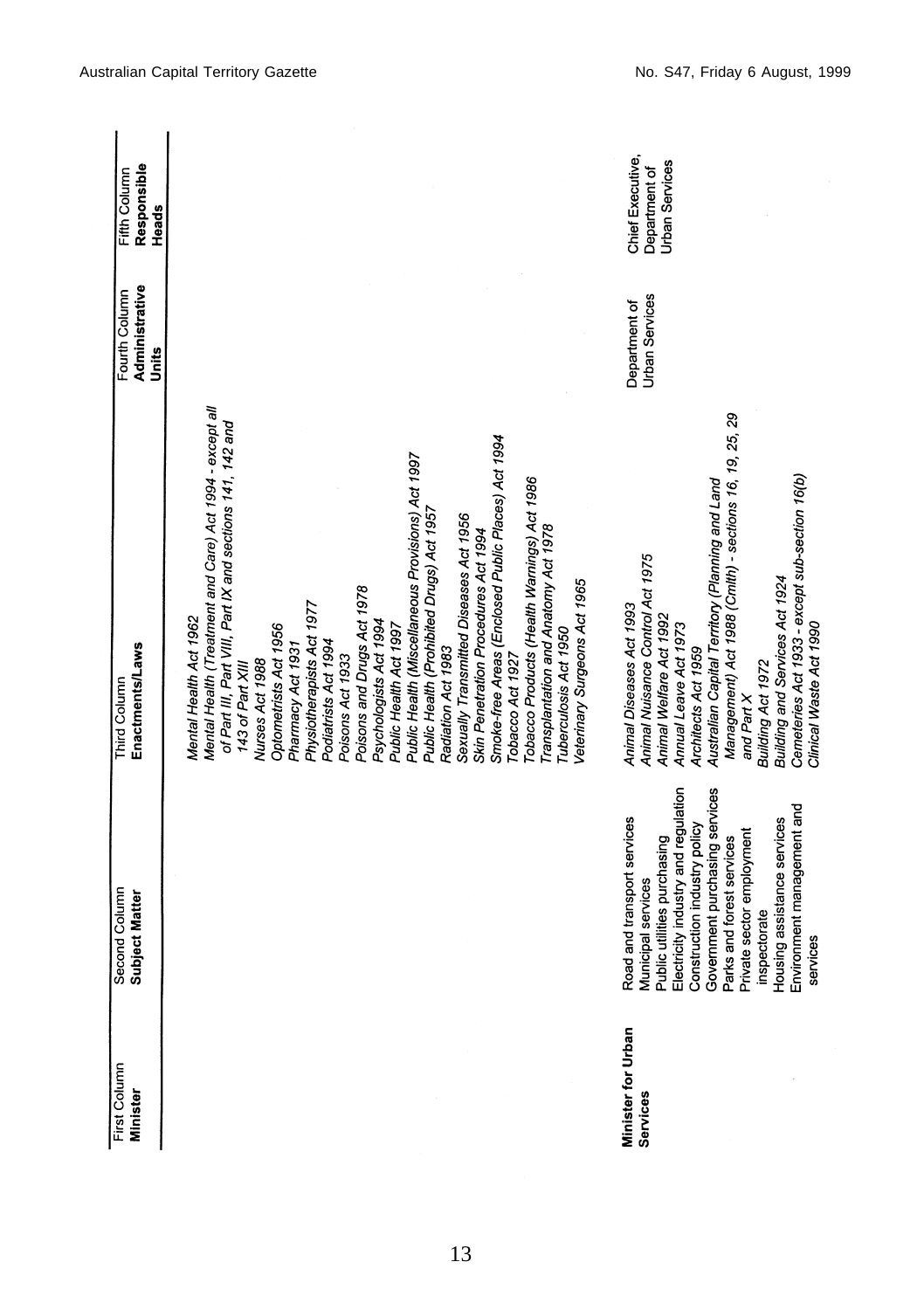| First Column<br><b>Minister</b> | Second Column<br>Subject Matter                              | Enactments/Laws<br><b>Third Column</b>                    | Administrative<br>Fourth Column<br>Units | Responsible<br>Fifth Column<br>Heads |
|---------------------------------|--------------------------------------------------------------|-----------------------------------------------------------|------------------------------------------|--------------------------------------|
|                                 |                                                              |                                                           |                                          |                                      |
|                                 |                                                              | Collections Act 1959                                      |                                          |                                      |
|                                 | Heritage services<br>Building services<br>Territory planning | Commissioner for the Environment Act 1993                 |                                          |                                      |
|                                 |                                                              | Common Boundaries Act 1981                                |                                          |                                      |
|                                 |                                                              | Construction Practitioners Registration Act 1998          |                                          |                                      |
|                                 |                                                              | Cotter River Act 1914                                     |                                          |                                      |
|                                 |                                                              | Cremation Act 1966                                        |                                          |                                      |
|                                 |                                                              | Dangerous Goods Act 1975 (NSW)                            |                                          |                                      |
|                                 |                                                              | Dangerous Goods Act 1984                                  |                                          |                                      |
|                                 |                                                              | Dog Control Act 1975                                      |                                          |                                      |
|                                 |                                                              | Districts Act 1966                                        |                                          |                                      |
|                                 |                                                              | Electricity Act 1971                                      |                                          |                                      |
|                                 |                                                              | Electricity (National Scheme) Act 1997                    |                                          |                                      |
|                                 |                                                              | Electricity Supply Act 1997                               |                                          |                                      |
|                                 |                                                              | Electricity Supply (Consequential and Transitional        |                                          |                                      |
|                                 |                                                              | Provisions) Act 1997                                      |                                          |                                      |
|                                 |                                                              | Enclosed Lands Protection Act 1943                        |                                          |                                      |
|                                 |                                                              | Energy and Water Act 1988 except Parts I and VII          |                                          |                                      |
|                                 |                                                              | Energy Efficiency Ratings (Sale of Premises) Act 1997     |                                          |                                      |
|                                 |                                                              | Environment Protection Act 1997                           |                                          |                                      |
|                                 |                                                              | Environment Protection (Consequential Provisions) Act     |                                          |                                      |
|                                 |                                                              | 1997                                                      |                                          |                                      |
|                                 |                                                              |                                                           |                                          |                                      |
|                                 |                                                              | Essential Services (Continuity of Supply) Act 1992        |                                          |                                      |
|                                 |                                                              | Fees and Charges (Validation) Act 1997 - sections 6, 7, 8 |                                          |                                      |
|                                 |                                                              | and 9 only                                                |                                          |                                      |
|                                 |                                                              | Fishing Act 1967                                          |                                          |                                      |
|                                 |                                                              | Fuels Control Act 1979                                    |                                          |                                      |
|                                 |                                                              | Gas Pipeline Access Act 1998                              |                                          |                                      |
|                                 |                                                              | Gas Supply Act 1998                                       |                                          |                                      |
|                                 |                                                              | Hawkers Act 1936 - except section 8A                      |                                          |                                      |
|                                 |                                                              | Heritage Objects Act 1991                                 |                                          |                                      |
|                                 |                                                              | Holidays Act 1958                                         |                                          |                                      |
|                                 |                                                              | Housing Assistance Act 1987                               |                                          |                                      |
|                                 |                                                              | Interstate Road Transport Act 1985 (Cmith)                |                                          |                                      |
|                                 |                                                              | Interstate Road Transport Charge Act 1985 (Cmlth)         |                                          |                                      |
|                                 |                                                              | Lakes Act 1976                                            |                                          |                                      |
|                                 |                                                              | Land Acquisition (Northbourne Oval) Act 1996              |                                          |                                      |
|                                 |                                                              | Land (Planning and Environment) Act 1991 - except         |                                          |                                      |
|                                 |                                                              | Division 4A of Part VI                                    |                                          |                                      |
|                                 |                                                              |                                                           |                                          |                                      |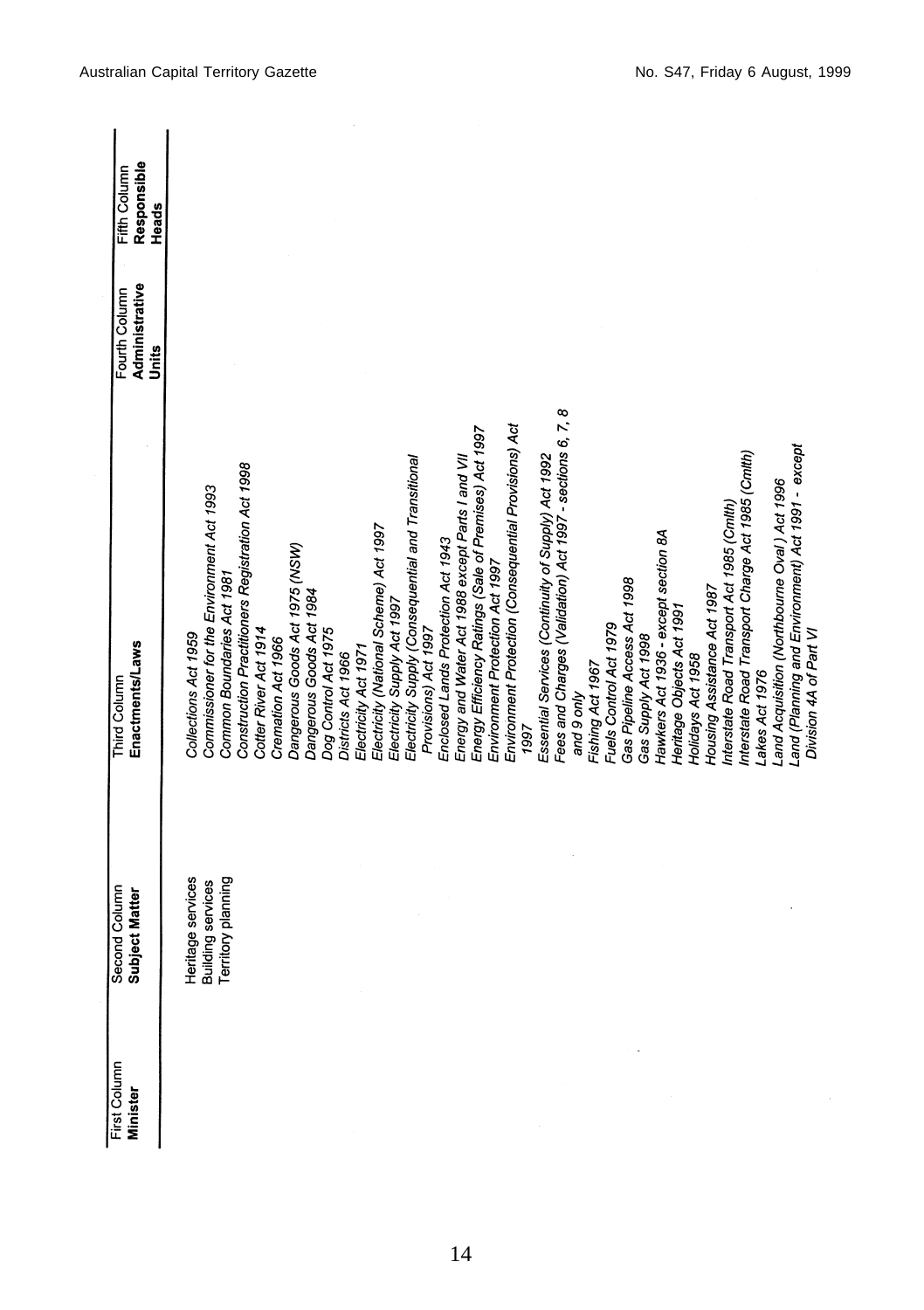| First Column<br>Minister | Second Column<br>Subject Matter | <b>Enactments/Laws</b><br>Third Column                           | Administrative<br>Fourth Column | Responsible<br>Fifth Column |
|--------------------------|---------------------------------|------------------------------------------------------------------|---------------------------------|-----------------------------|
|                          |                                 |                                                                  | Units                           | Heads                       |
|                          |                                 |                                                                  |                                 |                             |
|                          |                                 | ands Acquisition Act 1994                                        |                                 |                             |
|                          |                                 | Litter Act 1977                                                  |                                 |                             |
|                          |                                 | Long Service Leave Act 1976                                      |                                 |                             |
|                          |                                 | Long Service Leave (Building and Construction Industry)          |                                 |                             |
|                          |                                 | Act 1981                                                         |                                 |                             |
|                          |                                 | Machinery Act 1949                                               |                                 |                             |
|                          |                                 | Milk Authority Act 1971 - section 5 of Part I, Part III, Part IV |                                 |                             |
|                          |                                 | and section 54 of Part V only                                    |                                 |                             |
|                          |                                 | Motor Omnibus Services Act 1955                                  |                                 |                             |
|                          |                                 | Motor Traffic Act 1936                                           |                                 |                             |
|                          |                                 | Motor Traffic (Alcohol and Drugs) Act 1977                       |                                 |                             |
|                          |                                 | Motor Vehicles (Dimensions and Mass) Act 1990                    |                                 |                             |
|                          |                                 | Motor Vehicle Standards Act 1989 (Cmlth)                         |                                 |                             |
|                          |                                 | NRMA - ACT Road Safety Trust Act 1992                            |                                 |                             |
|                          |                                 | National Environment Protection Council Act 1994                 |                                 |                             |
|                          |                                 | Nature Conservation Act 1980                                     |                                 |                             |
|                          |                                 | Nudity Act 1976                                                  |                                 |                             |
|                          |                                 | Occupational Health and Safety Act 1989                          |                                 |                             |
|                          |                                 | Parental Leave (Private Sector Employees) Act 1992               |                                 |                             |
|                          |                                 | Plant Diseases Act 1934                                          |                                 |                             |
|                          |                                 | Plumbers, Drainers and Gasfitters Board Act 1982                 |                                 |                             |
|                          |                                 | Pounds Act 1928                                                  |                                 |                             |
|                          |                                 | Protection of Lands Act 1937                                     |                                 |                             |
|                          |                                 | Public Parks Act 1928                                            |                                 |                             |
|                          |                                 | Public Place Names Act 1989                                      |                                 |                             |
|                          |                                 | Public Roads Act 1902 (NSW)                                      |                                 |                             |
|                          |                                 | Recovery of Lands Act 1929                                       |                                 |                             |
|                          |                                 | Road Transport Charges (Australian Capital Territory) Act        |                                 |                             |
|                          |                                 | 1993 (Cmlth)                                                     |                                 |                             |
|                          |                                 | Road Transport Reform (Dangerous Goods) Act 1995                 |                                 |                             |
|                          |                                 | (Cmth)                                                           |                                 |                             |
|                          |                                 | Road Transport Reform (Vehicles and Traffic) Act 1993            |                                 |                             |
|                          |                                 | (Cmlth)                                                          |                                 |                             |
|                          |                                 | Roads and Public Places Act 1937                                 |                                 |                             |
|                          |                                 | Scaffolding and Lifts Act 1957                                   |                                 |                             |
|                          |                                 | Standard Time and Summer Time Act 1972                           |                                 |                             |
|                          |                                 | Stock Act 1991                                                   |                                 |                             |
|                          |                                 | Surveyors Act 1967                                               |                                 |                             |